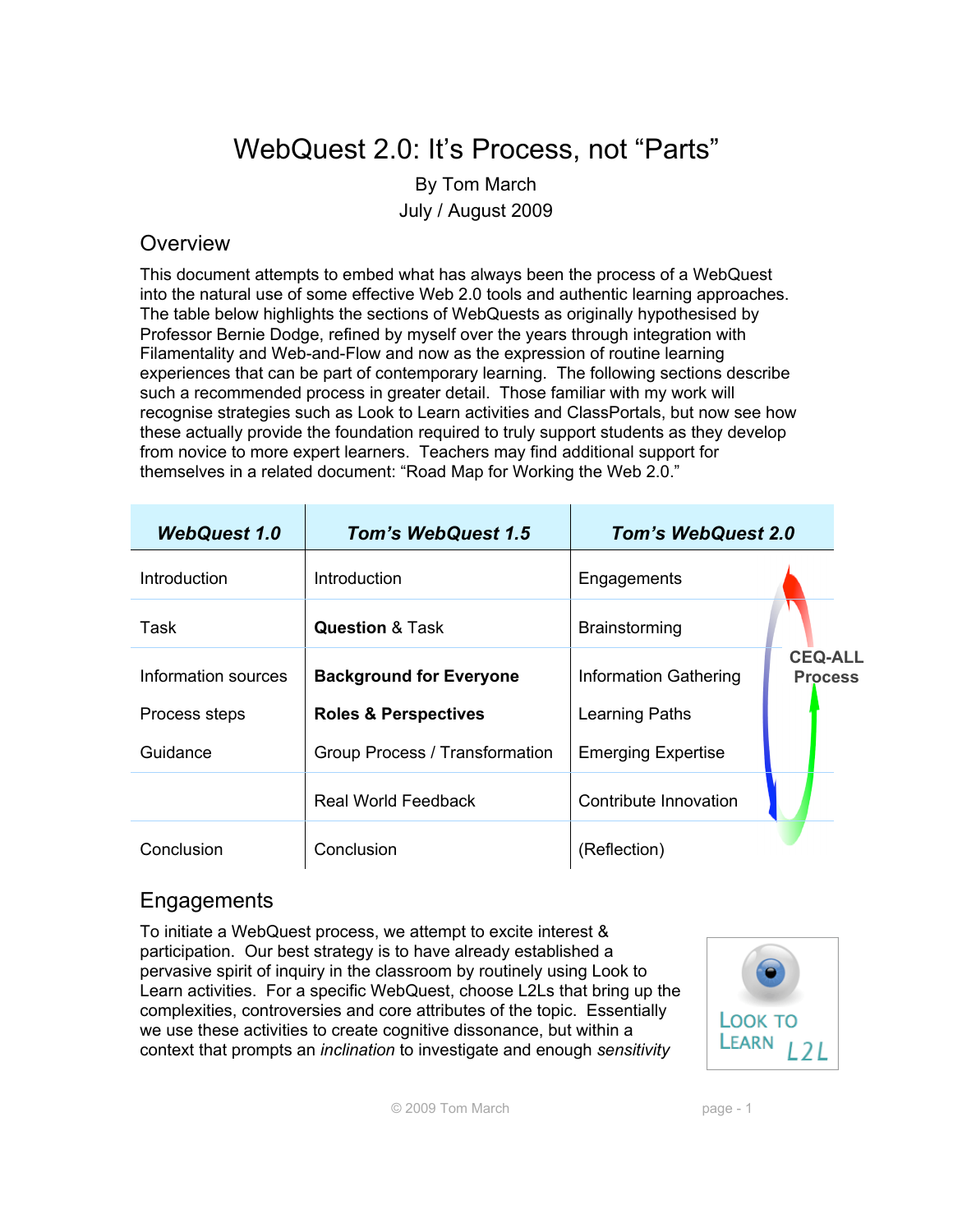to see beyond black-and-white, so that students are disposed to fruitfully venture into the gray areas of a rich topic.

### **Brainstorming**

It's important that learners "get their heads around" the subject. If we expect them to see the subtleties of a topic, they need to understand its basic nature. Brainstorming helps raise things to attention: prior knowledge, similarities and differences among related topics, critical attributes and where the outlines become fuzzy. Thus, it should be obvious that the phase "Brainstorming" doesn't mean "make a Mindmap," but to enter into an ongoing process of definition and elaboration throughout the entire WebQuest. Rather than make this a task to be completed, the savvy teacher will choose to "Think Visibly" at appropriate points as the WebQuest process unfolds. Depending on students' age and access to collaborative software tools, you may post lots of brainstorming sheets on the classroom walls, use VUE through a projector or create a series of Stixy boards. Progress from brainstorming that attempts to define prior knowledge of the domain to identifying which perspectives have vested interests in the topic, and



then to questions that shape the direction of the WebQuest and the students' Learning Paths.

#### Information Gathering

Although you may provide a starting set of online resources for students as a list of links, a range of Web 2 tools allow the datagathering phase to be more in tune with the personal and idiosyncratic way that people learn when they immerse themselves in a topic. In one approach, you might use Pageflakes to set up a set of RSS feeds related to the topic of the WebQuest. This could include current news articles, political cartoons, photo galleries, maps, YouTube videos, TED Talks, podcasts, etc. If students are used to accessing such a Pageflakes page as part of the class routine for discovering Look to Learn resources, they won't need any further training. Another useful tool is Clipmarks, where each student, team or your class can use an account to save sections of Web pages into an online database of tagged and shareable information. This strategy also has the benefit of aligning well with students' natural approach to research: surfing quickly through content. Such a "quick grab" is actually a good first step, given that the next will be a more focused look at the collection of "clips." A third tool to consider is Diigo. Like Clipmarks, Diigo is a tool for bookmarking, but it also offers tagclouds, groups, forums and highlights – all useful features for facilitating analysis and discussion among students around "knowledge artefacts."





**Highlight** and Share the Web!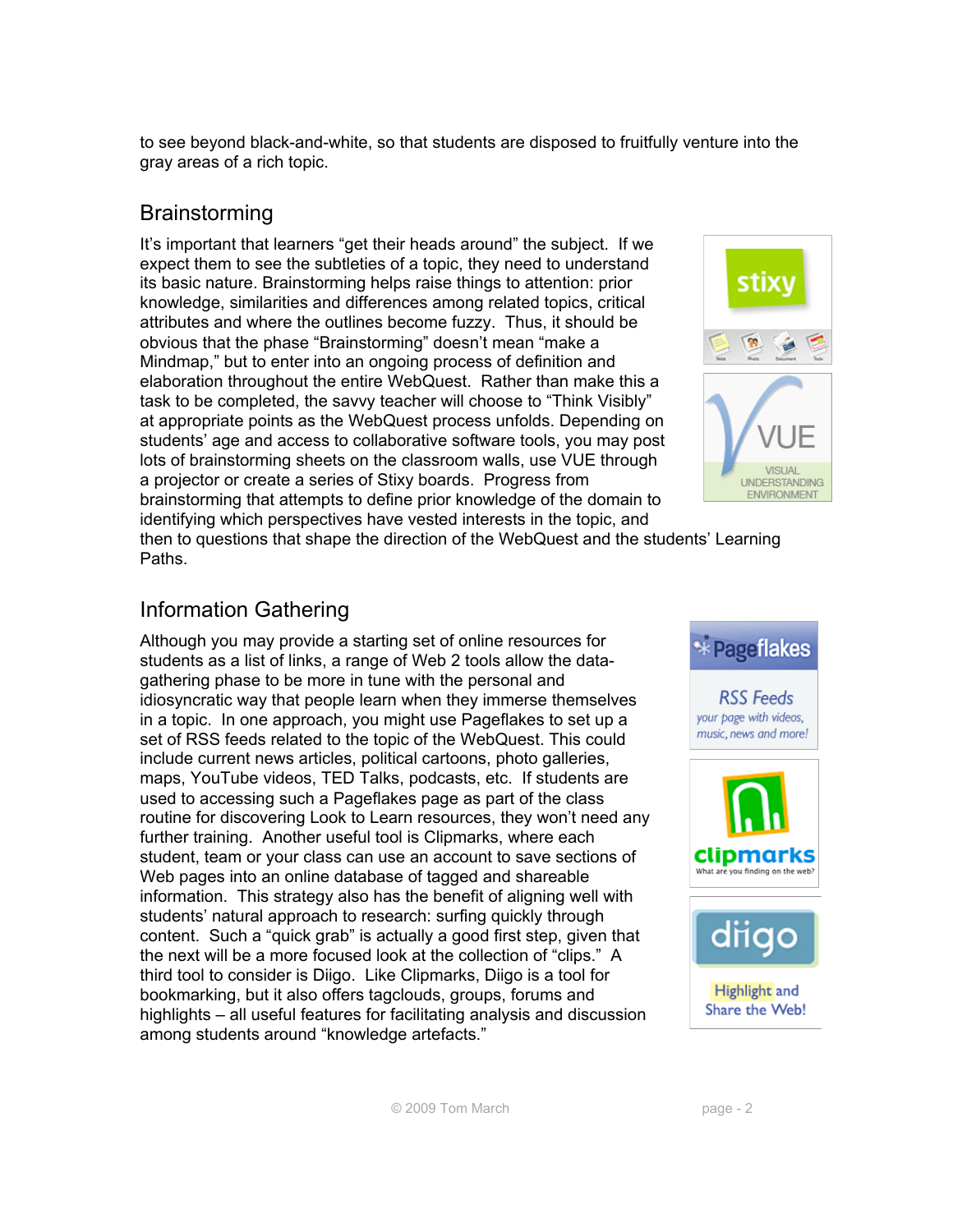### Learning Paths

WebQuests are a useful alternative to an approach that says, "Ready, set, go – Think deep thoughts." Which is, in effect, what we do when "assigning" complex tasks to novice learners. Thus WebQuests provide cognitive scaffolding to problem-based

learning conducted in an online environment. This preamble is meant to contextualize the following statement: the best Learning Paths are those learners unfold themselves. When inquiry is part of the natural life of a classroom and students are empowered with an approach such as CEQ-ALL to support self-managed learning, given time, good things will come. I make this more student-directed emphasis for three reasons. First, Web 2 technologies have further enhanced the

personalisation of Web resources to the learner. Second, research in Self Determination Theory and critical thinking demonstrate the greater learning gains that can be achieved when students are self initiated. Finally, we now live in a world where students have unmediated access to virtually everything virtually. If they don't get practice living and learning in this world, making their own choices, we as educators do them a disservice. If we don't help them develop a healthy appetite for learning, who will? Thus, although

we might feel as though students will "learn more" when we actively shape their activities into tasks, research suggests that what we lose in the trade-off are long-term retention, interest in further study, better achievement, more conceptual understanding and mental health. Win the battle and lose the war? WebQuests delivered as a series of hoops for students to jump through are not "scaffolds," but little more than teacher-directed learning dressed up as what might be moderately more engaging Web-based learning. Consider using the CEQ-ALL rubric with students to

support their ownership for learning and your role as mentor. **Choice** and **Effort** are the focus during this part of the WebQuest process.

How do these CEQ-ALL inspired Learning Paths actually eventuate? Using an online learning space provides both the private workspace and public audience that are both important to an authentic learning process. By using a WordPress blog or Ning network, a teacher-centered classroom shifts to a flattened learning hierarchy where each member of the community can initiate posts, get feedback, leave comments or contribute new content. In these ways, what is largely an interior and "fudgeable" process becomes part of the "public record" that can be cited or linked-to. Within the online discussions, blog posts and bookmark highlights, students thinking will become visible.



CЕ

"SEEK ALL

Choice  $\triangleright$  Effort  $\triangleright$  Quality Attitude ▶ Labor of Love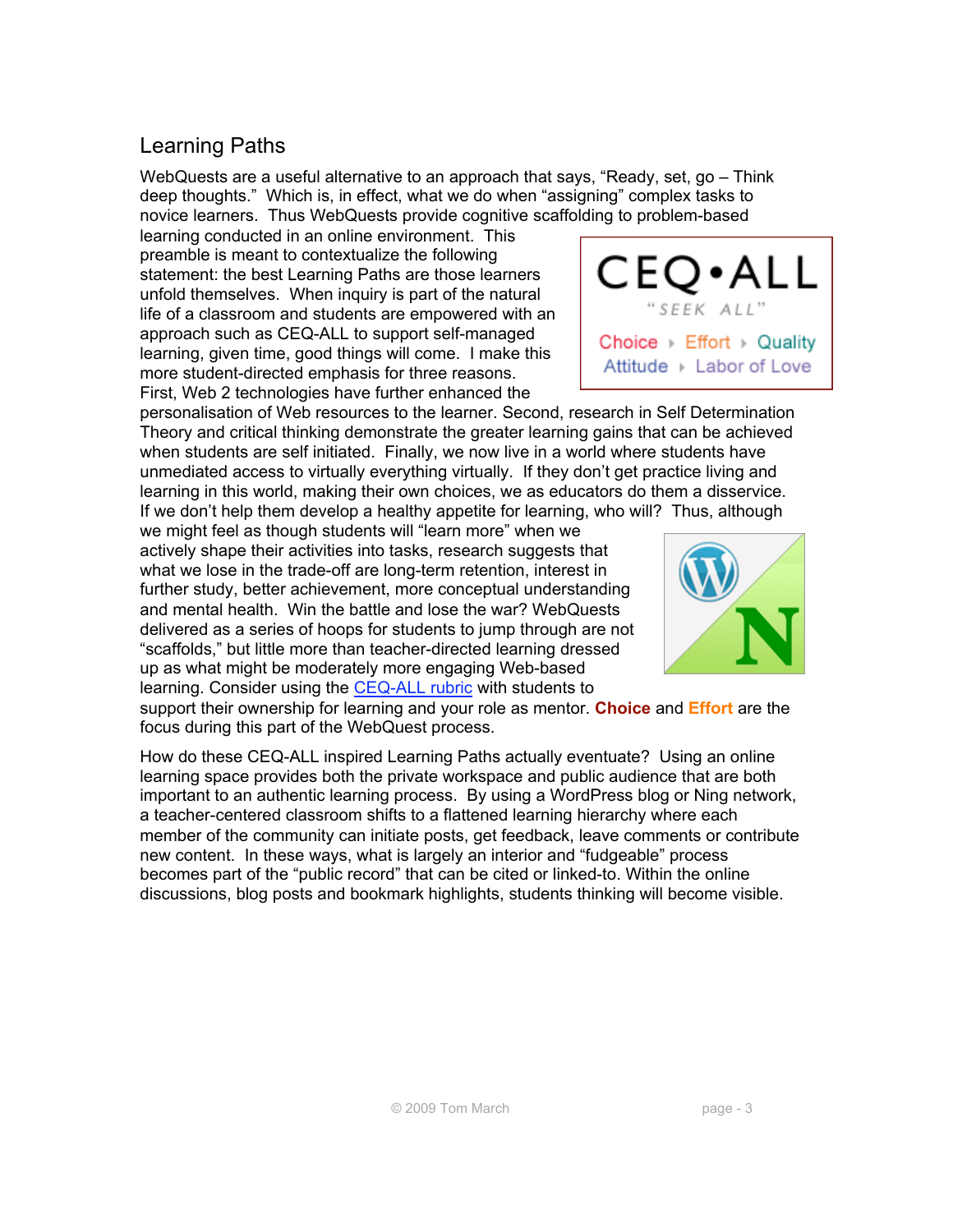## Emerging Expertise

Although phase is listed with a separate heading, Emerging Expertise is really a continuation of the Learning Paths. By giving it special focus, we highlight and acknowledge students' progress along a continuum from novice toward greater understanding and sophistication. What gives this "lift" is the fact that once students develop some confidence within the domain, they can engage in the pursuit of **Quality**. This is a highly rewarding part of the process for teachers because they are at the service of learners who seek their guidance on taking next steps into new learning. Students come with prior knowledge and readiness primed to assimilate a more expert command of the topic to the extent they are able. This is true differentiation. Teachers may use prompting questions, comparisons, multiple examples, etc., all things they have become masters of in their classroom practice. The main difference is that it is much easier to conjure these strategies in response to students' needs, rather than "teaching" the same strategies to students who haven't been given the autonomy or responsibility for learning an authentic task. In earlier versions of the WebQuest framework, this phase of the process was when a group task was used to prompt the transformation of information into understanding. You may still choose to employ graphic organizers like Exploratree or other scaffolds such as Decide Already or the Thesis Builder, but the point is that doing so will be in response to students' demonstrated need, not our lesson plans.



#### Contribute Innovation

For half a century we have heard the calls for a new kind of professional. The Computer Age, Information Age, Communication Age and now, Digital Age prompt governments, businesses and higher education to express the need for a new kind of employee, the "knowledge worker." Coined by Peter Drucker, the term identifies someone who works for a living at the tasks of developing or using knowledge. These are people valued for their expertise at interpreting information within a specific domain so that the work these people do, expands the body of knowledge in that area. In the realm of classroom learning, many neglect this opportunity to engage learners as intern knowledge workers. These teachers may see the challenge as helping students acquire a body of "known" knowledge supplied by texts and course descriptions. A foundational knowledge is imperative, however, even school children can contribute new knowledge. Indeed, knowledge workers are a desired outcome of our schools, what experience and practice prepares them to achieve this result?

The products of WebQuests and ClassPortals are natural expansions of knowledge. Both strategies demand what can't be copied and pasted: students create a new solution by acquiring information and transforming it into new understanding. This is not to suggest that the work that Middle Years student do adds to the body of knowledge